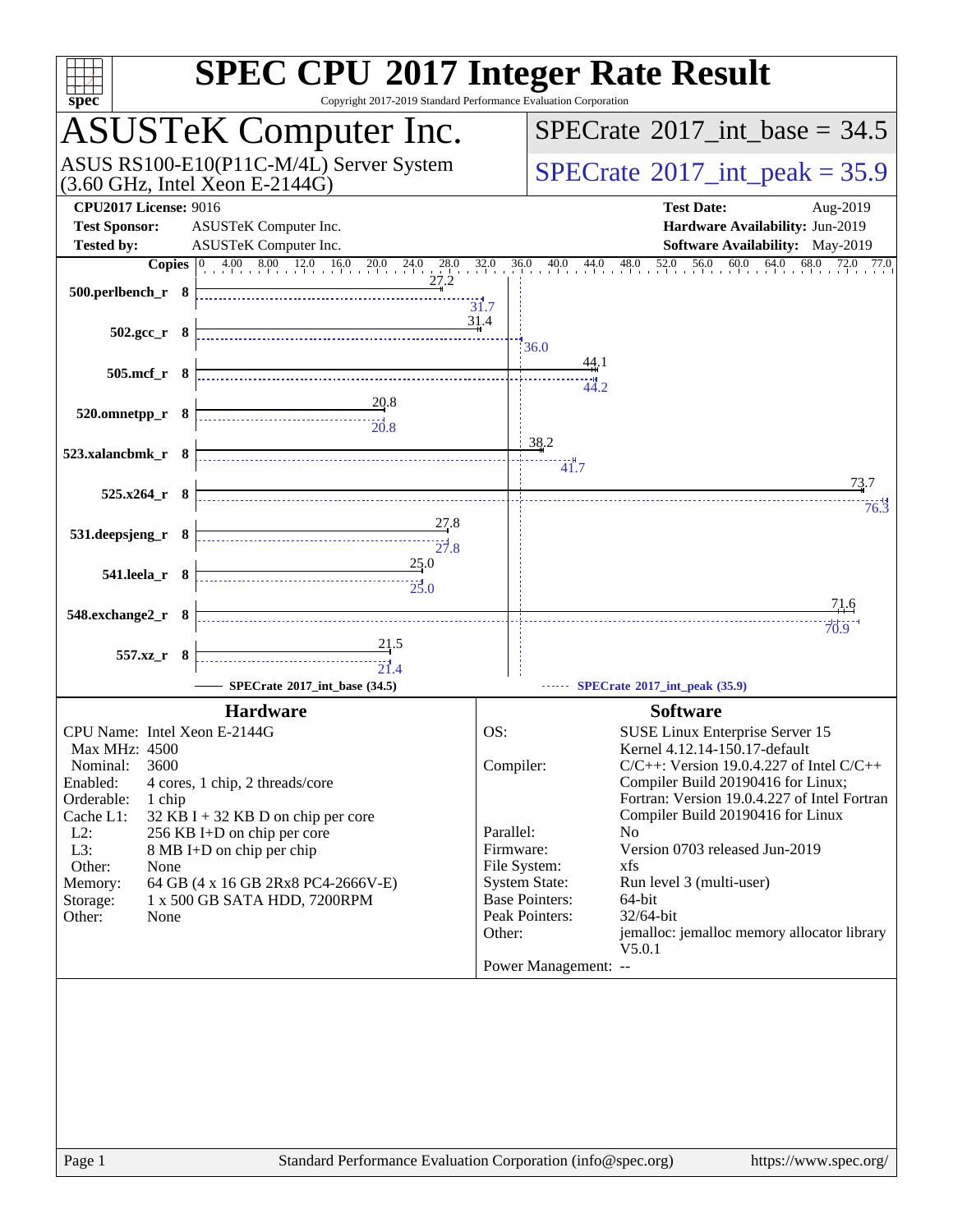

Copyright 2017-2019 Standard Performance Evaluation Corporation

## ASUSTeK Computer Inc.

 $(3.60$  GHz, Intel Xeon E-2144G) ASUS RS100-E10(P11C-M/4L) Server System [SPECrate](http://www.spec.org/auto/cpu2017/Docs/result-fields.html#SPECrate2017intpeak)®2017 int\_peak = 35.9

[SPECrate](http://www.spec.org/auto/cpu2017/Docs/result-fields.html#SPECrate2017intbase)®2017 int\_base =  $34.5$ 

**[Test Sponsor:](http://www.spec.org/auto/cpu2017/Docs/result-fields.html#TestSponsor)** ASUSTeK Computer Inc. **[Hardware Availability:](http://www.spec.org/auto/cpu2017/Docs/result-fields.html#HardwareAvailability)** Jun-2019

**[CPU2017 License:](http://www.spec.org/auto/cpu2017/Docs/result-fields.html#CPU2017License)** 9016 **[Test Date:](http://www.spec.org/auto/cpu2017/Docs/result-fields.html#TestDate)** Aug-2019 **[Tested by:](http://www.spec.org/auto/cpu2017/Docs/result-fields.html#Testedby)** ASUSTeK Computer Inc. **[Software Availability:](http://www.spec.org/auto/cpu2017/Docs/result-fields.html#SoftwareAvailability)** May-2019

### **[Results Table](http://www.spec.org/auto/cpu2017/Docs/result-fields.html#ResultsTable)**

| <b>Base</b>                                                                                         |               |                |       |                | <b>Peak</b> |                |       |               |                |              |                |              |                |              |
|-----------------------------------------------------------------------------------------------------|---------------|----------------|-------|----------------|-------------|----------------|-------|---------------|----------------|--------------|----------------|--------------|----------------|--------------|
| <b>Benchmark</b>                                                                                    | <b>Copies</b> | <b>Seconds</b> | Ratio | <b>Seconds</b> | Ratio       | <b>Seconds</b> | Ratio | <b>Copies</b> | <b>Seconds</b> | <b>Ratio</b> | <b>Seconds</b> | <b>Ratio</b> | <b>Seconds</b> | <b>Ratio</b> |
| 500.perlbench_r                                                                                     | 8             | 469            | 27.2  | 471            | 27.1        | 468            | 27.2  | 8             | 402            | 31.7         | 402            | 31.7         | 402            | 31.7         |
| $502.\text{gcc}$                                                                                    | 8             | 364            | 31.1  | 361            | 31.4        | 360            | 31.5  | 8             | 316            | 35.9         | 315            | 36.0         | 315            | 36.0         |
| $505$ .mcf r                                                                                        | 8             | 296            | 43.7  | 293            | 44.1        | 291            | 44.4  | 8             | 292            | 44.3         | 293            | 44.2         | 294            | 43.9         |
| 520.omnetpp_r                                                                                       | 8             | 504            | 20.8  | 505            | 20.8        | 504            | 20.8  | 8             | 506            | 20.8         | 505            | 20.8         | 505            | 20.8         |
| 523.xalancbmk r                                                                                     | 8             | 221            | 38.2  | 222            | 38.1        | 220            | 38.4  | 8             | 202            | 41.9         | 203            | 41.6         | 203            | 41.7         |
| 525.x264 r                                                                                          | 8             | 190            | 73.8  | 190            | 73.7        | 190            | 73.5  | 8             | 184            | 76.3         | 185            | 75.8         | 183            | 76.4         |
| $531.$ deepsjeng $_r$                                                                               | 8             | 329            | 27.8  | 329            | 27.8        | 330            | 27.8  | 8             | 330            | 27.8         | 330            | 27.8         | 329            | 27.9         |
| 541.leela_r                                                                                         | 8             | 530            | 25.0  | 530            | 25.0        | 531            | 25.0  | 8             | 530            | 25.0         | 530            | 25.0         | 529            | 25.0         |
| 548.exchange2_r                                                                                     | 8             | 295            | 71.0  | 293            | 71.6        | 288            | 72.7  | 8             | 286            | 73.2         | 299            | 70.2         | 296            | 70.9         |
| 557.xz                                                                                              | 8             | 401            | 21.5  | 403            | 21.4        | 401            | 21.5  | 8             | 404            | 21.4         | 403            | 21.4         | 403            | 21.5         |
| $SPECrate^{\circ}2017$ int base =                                                                   |               |                | 34.5  |                |             |                |       |               |                |              |                |              |                |              |
| $C1$ $A0$ $A0$ $A1$ $A2$ $A3$ $A4$ $A5$ $A6$ $A7$ $A8$ $A9$ $A1$ $A1$ $A2$ $A3$ $A1$ $A2$ $A3$ $A1$ | $- - -$       |                |       |                |             |                |       |               |                |              |                |              |                |              |

**[SPECrate](http://www.spec.org/auto/cpu2017/Docs/result-fields.html#SPECrate2017intpeak)[2017\\_int\\_peak =](http://www.spec.org/auto/cpu2017/Docs/result-fields.html#SPECrate2017intpeak) 35.9**

Results appear in the [order in which they were run](http://www.spec.org/auto/cpu2017/Docs/result-fields.html#RunOrder). Bold underlined text [indicates a median measurement](http://www.spec.org/auto/cpu2017/Docs/result-fields.html#Median).

#### **[Submit Notes](http://www.spec.org/auto/cpu2017/Docs/result-fields.html#SubmitNotes)**

 The taskset mechanism was used to bind copies to processors. The config file option 'submit' was used to generate taskset commands to bind each copy to a specific processor. For details, please see the config file.

### **[Operating System Notes](http://www.spec.org/auto/cpu2017/Docs/result-fields.html#OperatingSystemNotes)**

Stack size set to unlimited using "ulimit -s unlimited"

#### **[General Notes](http://www.spec.org/auto/cpu2017/Docs/result-fields.html#GeneralNotes)**

Environment variables set by runcpu before the start of the run: LD\_LIBRARY\_PATH = "/spec2017\_19u4/lib/intel64:/spec2017\_19u4/lib/ia32: /spec2017\_19u4/je5.0.1-32" Binaries compiled on a system with 1x Intel Core i9-799X CPU + 32GB RAM memory using Redhat Enterprise Linux 7.5 Transparent Huge Pages enabled by default Prior to runcpu invocation Filesystem page cache synced and cleared with: sync; echo 3> /proc/sys/vm/drop\_caches jemalloc: configured and built at default for 32bit (i686) and 64bit (x86\_64) targets; jemalloc: built with the RedHat Enterprise 7.4, and the system compiler gcc 4.8.5; jemalloc: sources available from jemalloc.net or <https://github.com/jemalloc/jemalloc/releases> Yes: The test sponsor attests, as of date of publication, that CVE-2017-5754 (Meltdown)

**(Continued on next page)**

| Page 2 | Standard Performance Evaluation Corporation (info@spec.org) | https://www.spec.org/ |
|--------|-------------------------------------------------------------|-----------------------|
|--------|-------------------------------------------------------------|-----------------------|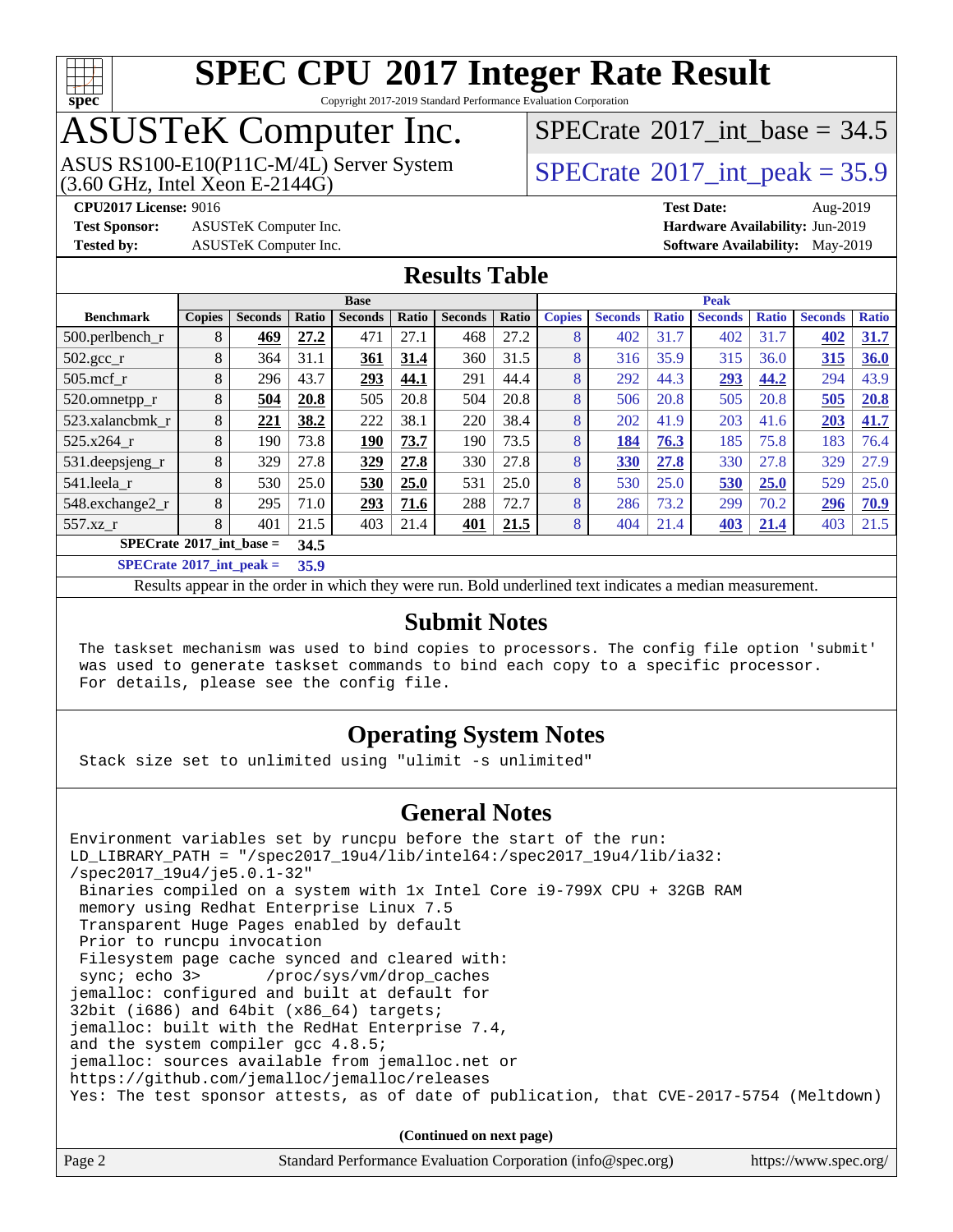

Copyright 2017-2019 Standard Performance Evaluation Corporation

### ASUSTeK Computer Inc.

(3.60 GHz, Intel Xeon E-2144G) ASUS RS100-E10(P11C-M/4L) Server System [SPECrate](http://www.spec.org/auto/cpu2017/Docs/result-fields.html#SPECrate2017intpeak)®2017 int\_peak = 35.9

[SPECrate](http://www.spec.org/auto/cpu2017/Docs/result-fields.html#SPECrate2017intbase)®2017 int\_base =  $34.5$ 

**[Test Sponsor:](http://www.spec.org/auto/cpu2017/Docs/result-fields.html#TestSponsor)** ASUSTeK Computer Inc. **[Hardware Availability:](http://www.spec.org/auto/cpu2017/Docs/result-fields.html#HardwareAvailability)** Jun-2019 **[Tested by:](http://www.spec.org/auto/cpu2017/Docs/result-fields.html#Testedby)** ASUSTeK Computer Inc. **[Software Availability:](http://www.spec.org/auto/cpu2017/Docs/result-fields.html#SoftwareAvailability)** May-2019

**[CPU2017 License:](http://www.spec.org/auto/cpu2017/Docs/result-fields.html#CPU2017License)** 9016 **[Test Date:](http://www.spec.org/auto/cpu2017/Docs/result-fields.html#TestDate)** Aug-2019

#### **[General Notes \(Continued\)](http://www.spec.org/auto/cpu2017/Docs/result-fields.html#GeneralNotes)**

is mitigated in the system as tested and documented. Yes: The test sponsor attests, as of date of publication, that CVE-2017-5753 (Spectre variant 1) is mitigated in the system as tested and documented. Yes: The test sponsor attests, as of date of publication, that CVE-2017-5715 (Spectre variant 2) is mitigated in the system as tested and documented.

### **[Platform Notes](http://www.spec.org/auto/cpu2017/Docs/result-fields.html#PlatformNotes)**

Page 3 Standard Performance Evaluation Corporation [\(info@spec.org\)](mailto:info@spec.org) <https://www.spec.org/> BIOS Configuration: VT-d = Disabled AES = Disabled Hardware Prefetcher = Disabled Adjacent Cache Line Prefetch = Disabled Race to Halt (RTH) = Disabled Sysinfo program /spec2017\_19u4/bin/sysinfo Rev: r5974 of 2018-05-19 9bcde8f2999c33d61f64985e45859ea9 running on linux-ngvl Mon Aug 5 10:47:49 2019 SUT (System Under Test) info as seen by some common utilities. For more information on this section, see <https://www.spec.org/cpu2017/Docs/config.html#sysinfo> From /proc/cpuinfo model name : Intel(R) Xeon(R) E-2144G CPU @ 3.60GHz 1 "physical id"s (chips) 8 "processors" cores, siblings (Caution: counting these is hw and system dependent. The following excerpts from /proc/cpuinfo might not be reliable. Use with caution.) cpu cores : 4 siblings : 8 physical 0: cores 0 1 2 3 From lscpu: Architecture: x86\_64 CPU op-mode(s): 32-bit, 64-bit Byte Order: Little Endian  $CPU(s):$  8 On-line CPU(s) list: 0-7 Thread(s) per core: 2 Core(s) per socket: 4 Socket(s): 1 NUMA node(s): 1 Vendor ID: GenuineIntel CPU family: 6 Model: 158 Model name: Intel(R) Xeon(R) E-2144G CPU @ 3.60GHz **(Continued on next page)**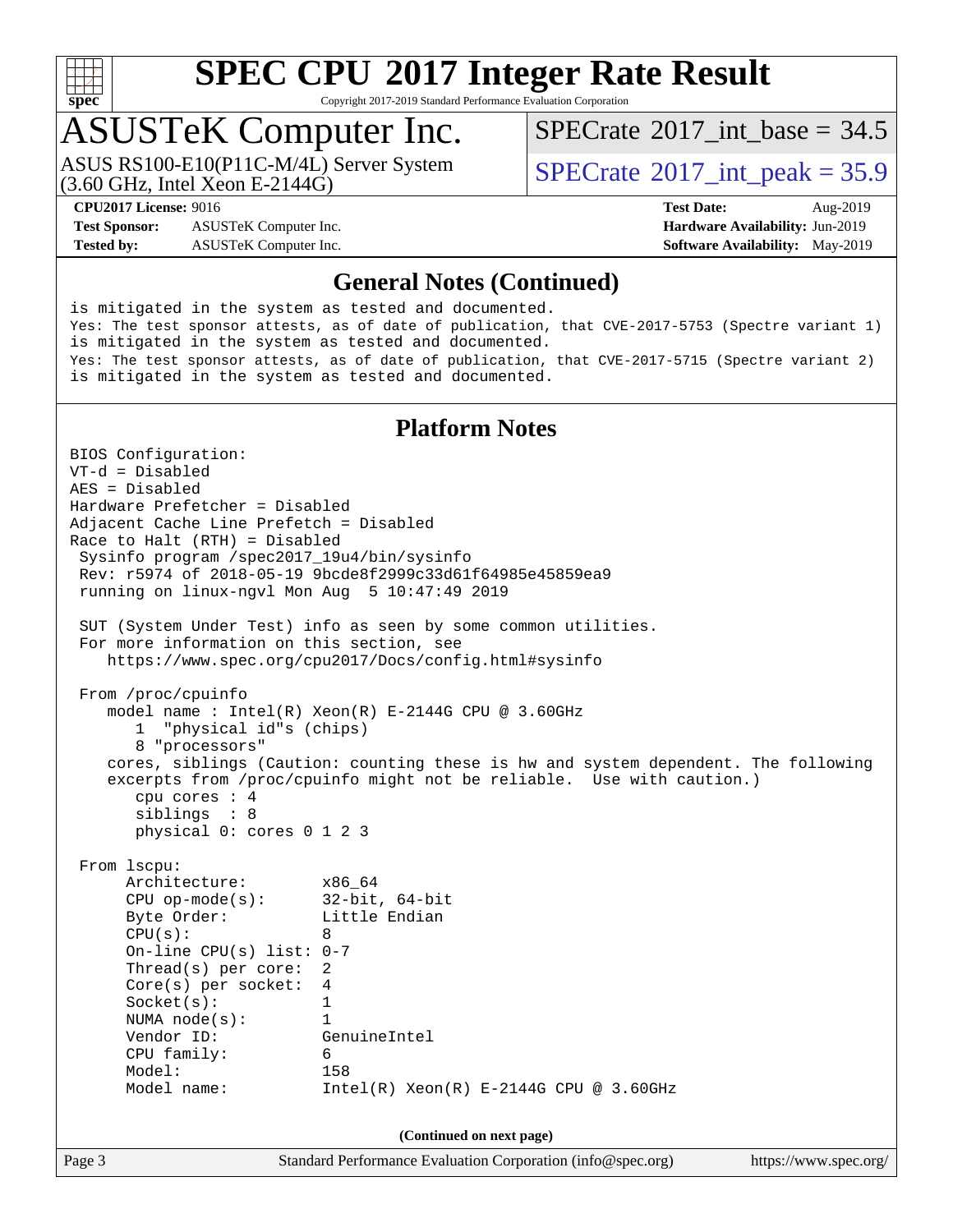

Copyright 2017-2019 Standard Performance Evaluation Corporation

## ASUSTeK Computer Inc.

(3.60 GHz, Intel Xeon E-2144G) ASUS RS100-E10(P11C-M/4L) Server System  $SPECrate^{\circ}2017$  $SPECrate^{\circ}2017$  int peak = 35.9

[SPECrate](http://www.spec.org/auto/cpu2017/Docs/result-fields.html#SPECrate2017intbase)®2017 int\_base =  $34.5$ 

**[Test Sponsor:](http://www.spec.org/auto/cpu2017/Docs/result-fields.html#TestSponsor)** ASUSTeK Computer Inc. **[Hardware Availability:](http://www.spec.org/auto/cpu2017/Docs/result-fields.html#HardwareAvailability)** Jun-2019 **[Tested by:](http://www.spec.org/auto/cpu2017/Docs/result-fields.html#Testedby)** ASUSTeK Computer Inc. **[Software Availability:](http://www.spec.org/auto/cpu2017/Docs/result-fields.html#SoftwareAvailability)** May-2019

**[CPU2017 License:](http://www.spec.org/auto/cpu2017/Docs/result-fields.html#CPU2017License)** 9016 **[Test Date:](http://www.spec.org/auto/cpu2017/Docs/result-fields.html#TestDate)** Aug-2019

#### **[Platform Notes \(Continued\)](http://www.spec.org/auto/cpu2017/Docs/result-fields.html#PlatformNotes)**

Stepping: 10 CPU MHz: 3600.000 CPU max MHz: 4500.0000 CPU min MHz: 800.0000 BogoMIPS: 7200.00 Virtualization: VT-x L1d cache: 32K L1i cache: 32K L2 cache: 256K L3 cache: 8192K NUMA node0 CPU(s): 0-7 Flags: fpu vme de pse tsc msr pae mce cx8 apic sep mtrr pge mca cmov pat pse36 clflush dts acpi mmx fxsr sse sse2 ss ht tm pbe syscall nx pdpe1gb rdtscp lm constant\_tsc art arch\_perfmon pebs bts rep\_good nopl xtopology nonstop\_tsc cpuid aperfmperf tsc\_known\_freq pni pclmulqdq dtes64 monitor ds\_cpl vmx smx est tm2 ssse3 sdbg fma cx16 xtpr pdcm pcid sse4\_1 sse4\_2 x2apic movbe popcnt tsc\_deadline\_timer xsave avx f16c rdrand lahf\_lm abm 3dnowprefetch cpuid\_fault epb invpcid\_single pti ssbd ibrs ibpb stibp tpr\_shadow vnmi flexpriority ept vpid fsgsbase tsc\_adjust bmi1 hle avx2 smep bmi2 erms invpcid rtm mpx rdseed adx smap clflushopt intel\_pt xsaveopt xsavec xgetbv1 xsaves dtherm ida arat pln pts hwp hwp\_notify hwp\_act\_window hwp\_epp flush\_l1d /proc/cpuinfo cache data cache size : 8192 KB From numactl --hardware WARNING: a numactl 'node' might or might not correspond to a physical chip. available: 1 nodes (0) node 0 cpus: 0 1 2 3 4 5 6 7 node 0 size: 64322 MB node 0 free: 63807 MB node distances: node 0 0: 10 From /proc/meminfo MemTotal: 65865912 kB HugePages\_Total: 0 Hugepagesize: 2048 kB From /etc/\*release\* /etc/\*version\* os-release: NAME="SLES" VERSION="15" VERSION\_ID="15" PRETTY\_NAME="SUSE Linux Enterprise Server 15" ID="sles" **(Continued on next page)**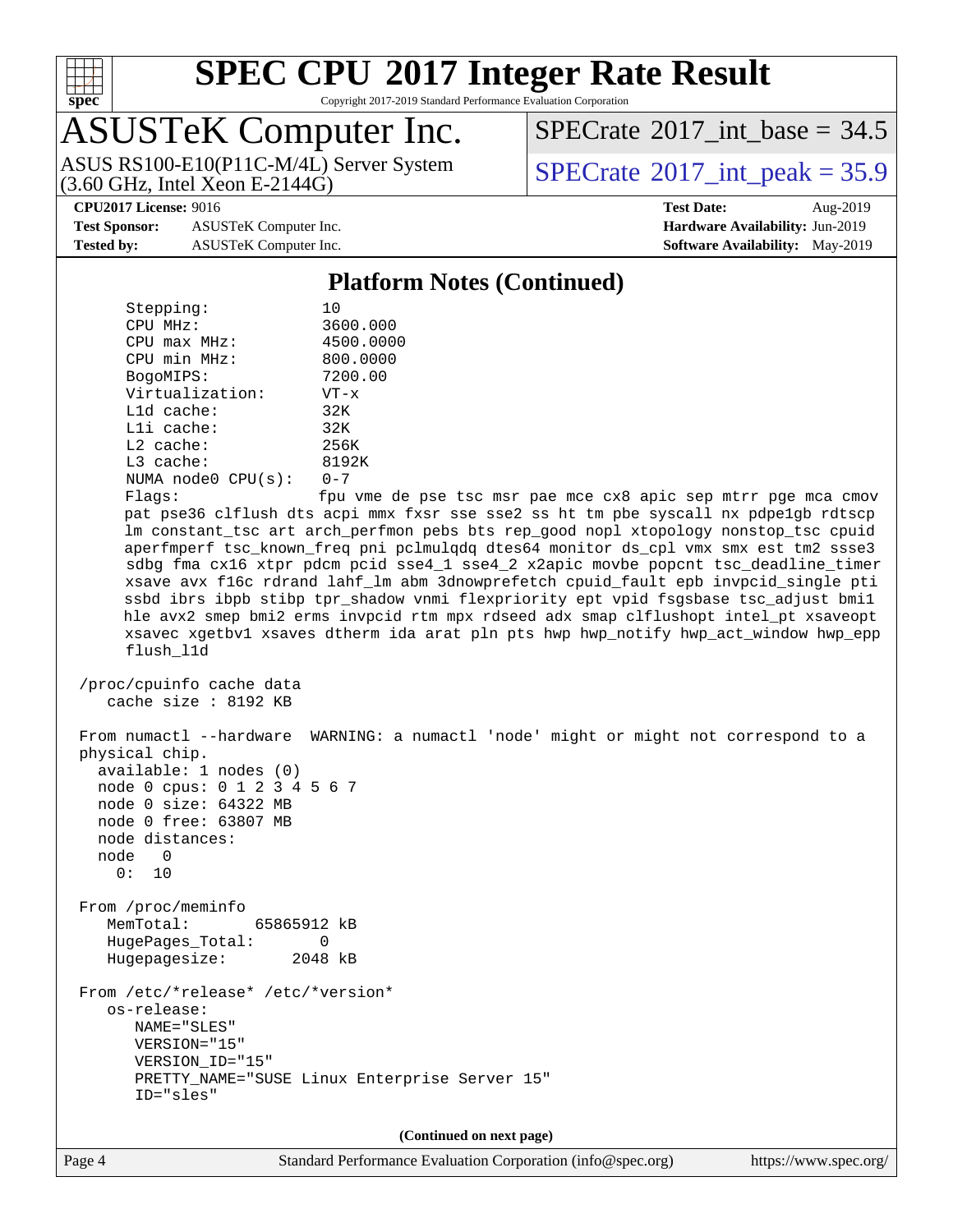

Copyright 2017-2019 Standard Performance Evaluation Corporation

### ASUSTeK Computer Inc.

 $(3.60$  GHz, Intel Xeon E-2144G) ASUS RS100-E10(P11C-M/4L) Server System [SPECrate](http://www.spec.org/auto/cpu2017/Docs/result-fields.html#SPECrate2017intpeak)®2017 int\_peak = 35.9

[SPECrate](http://www.spec.org/auto/cpu2017/Docs/result-fields.html#SPECrate2017intbase)®2017 int\_base =  $34.5$ 

**[Test Sponsor:](http://www.spec.org/auto/cpu2017/Docs/result-fields.html#TestSponsor)** ASUSTeK Computer Inc. **[Hardware Availability:](http://www.spec.org/auto/cpu2017/Docs/result-fields.html#HardwareAvailability)** Jun-2019 **[Tested by:](http://www.spec.org/auto/cpu2017/Docs/result-fields.html#Testedby)** ASUSTeK Computer Inc. **[Software Availability:](http://www.spec.org/auto/cpu2017/Docs/result-fields.html#SoftwareAvailability)** May-2019

**[CPU2017 License:](http://www.spec.org/auto/cpu2017/Docs/result-fields.html#CPU2017License)** 9016 **[Test Date:](http://www.spec.org/auto/cpu2017/Docs/result-fields.html#TestDate)** Aug-2019

#### **[Platform Notes \(Continued\)](http://www.spec.org/auto/cpu2017/Docs/result-fields.html#PlatformNotes)**

 ID\_LIKE="suse" ANSI\_COLOR="0;32" CPE\_NAME="cpe:/o:suse:sles:15"

uname -a:

 Linux linux-ngvl 4.12.14-150.17-default #1 SMP Thu May 2 15:15:46 UTC 2019 (bf13fb8) x86\_64 x86\_64 x86\_64 GNU/Linux

Kernel self-reported vulnerability status:

 CVE-2017-5754 (Meltdown): Mitigation: PTI CVE-2017-5753 (Spectre variant 1): Mitigation: \_\_user pointer sanitization CVE-2017-5715 (Spectre variant 2): Mitigation: Full generic retpoline, IBPB: conditional, IBRS\_FW, STIBP: conditional, RSB filling

run-level 3 Aug 5 10:16

 SPEC is set to: /spec2017\_19u4 Filesystem Type Size Used Avail Use% Mounted on /dev/sda4 xfs 442G 23G 419G 6% /

 Additional information from dmidecode follows. WARNING: Use caution when you interpret this section. The 'dmidecode' program reads system data which is "intended to allow hardware to be accurately determined", but the intent may not be met, as there are frequent changes to hardware, firmware, and the "DMTF SMBIOS" standard. BIOS American Megatrends Inc. 0703 06/13/2019 Memory:

4x Samsung M391A2K43BB1-CTD 16 GB 2 rank 2667, configured at 2666

(End of data from sysinfo program)

#### **[Compiler Version Notes](http://www.spec.org/auto/cpu2017/Docs/result-fields.html#CompilerVersionNotes)**

Page 5 Standard Performance Evaluation Corporation [\(info@spec.org\)](mailto:info@spec.org) <https://www.spec.org/> ==============================================================================  $C$  | 502.gcc\_r(peak) ------------------------------------------------------------------------------ Intel(R) C Intel(R) 64 Compiler for applications running on IA-32, Version 19.0.4.227 Build 20190416 Copyright (C) 1985-2019 Intel Corporation. All rights reserved. ------------------------------------------------------------------------------ ============================================================================== C | 500.perlbench\_r(base, peak) 502.gcc\_r(base) 505.mcf\_r(base, peak) | 525.x264 $r(base, peak)$  557.xz $r(base, peak)$ ------------------------------------------------------------------------------ Intel(R) C Intel(R) 64 Compiler for applications running on Intel(R)  $64$ , **(Continued on next page)**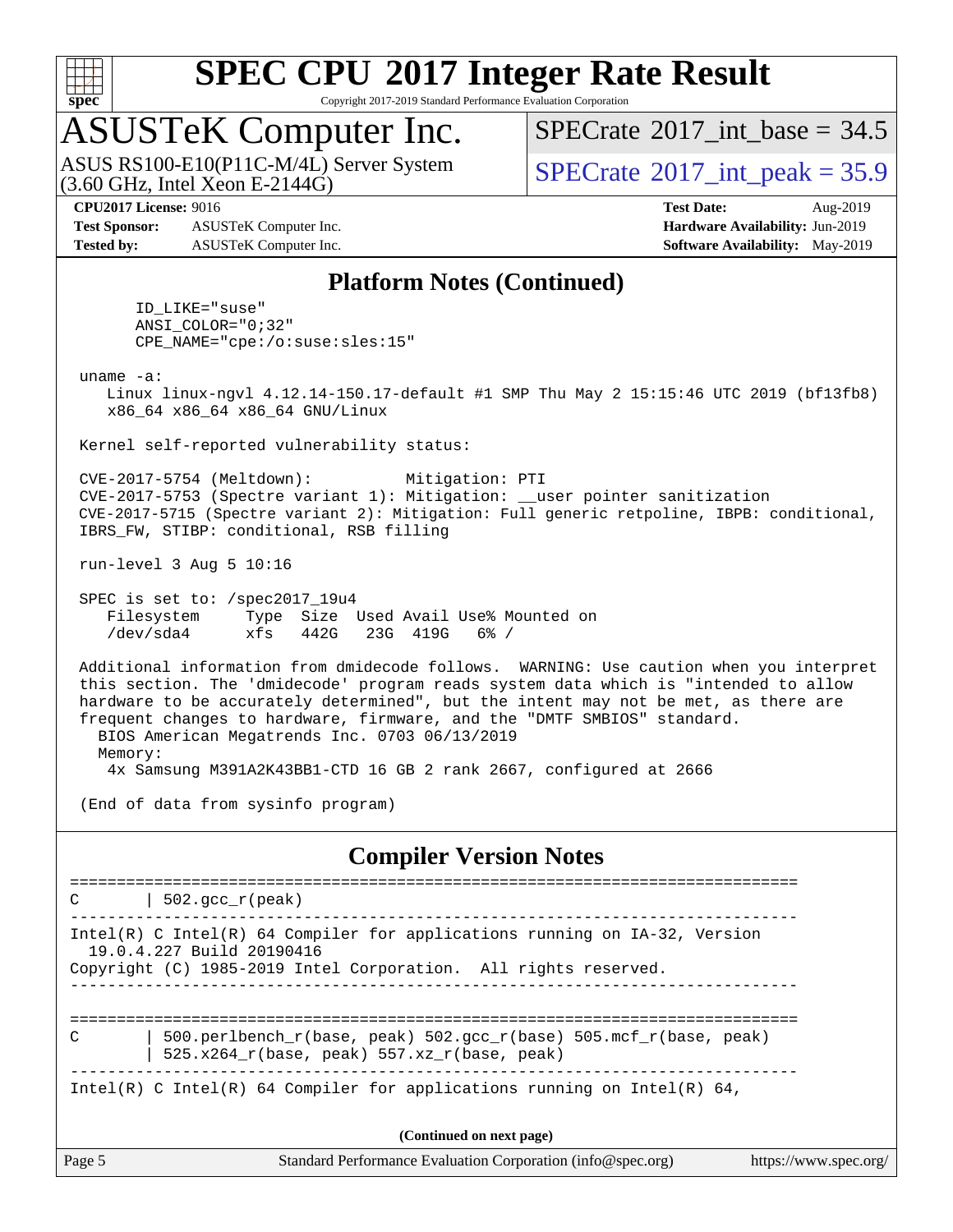

Copyright 2017-2019 Standard Performance Evaluation Corporation

## ASUSTeK Computer Inc.

ASUS RS100-E10(P11C-M/4L) Server System  $(3.60 \text{ GHz}, \text{ Intel Xeon E-2144G})$   $\text{SPECrate} \textdegree 2017\_int\_peak = 35.9$  $\text{SPECrate} \textdegree 2017\_int\_peak = 35.9$  $\text{SPECrate} \textdegree 2017\_int\_peak = 35.9$ 

 $SPECTate$ <sup>®</sup>[2017\\_int\\_base =](http://www.spec.org/auto/cpu2017/Docs/result-fields.html#SPECrate2017intbase) 34.5

**[Test Sponsor:](http://www.spec.org/auto/cpu2017/Docs/result-fields.html#TestSponsor)** ASUSTeK Computer Inc. **[Hardware Availability:](http://www.spec.org/auto/cpu2017/Docs/result-fields.html#HardwareAvailability)** Jun-2019 **[Tested by:](http://www.spec.org/auto/cpu2017/Docs/result-fields.html#Testedby)** ASUSTeK Computer Inc. **[Software Availability:](http://www.spec.org/auto/cpu2017/Docs/result-fields.html#SoftwareAvailability)** May-2019

**[CPU2017 License:](http://www.spec.org/auto/cpu2017/Docs/result-fields.html#CPU2017License)** 9016 **[Test Date:](http://www.spec.org/auto/cpu2017/Docs/result-fields.html#TestDate)** Aug-2019

### **[Compiler Version Notes \(Continued\)](http://www.spec.org/auto/cpu2017/Docs/result-fields.html#CompilerVersionNotes)**

| Page 6 | Standard Performance Evaluation Corporation (info@spec.org)                                                                                                                          | https://www.spec.org/ |
|--------|--------------------------------------------------------------------------------------------------------------------------------------------------------------------------------------|-----------------------|
|        | (Continued on next page)                                                                                                                                                             |                       |
|        |                                                                                                                                                                                      |                       |
|        | $Intel(R)$ C++ Intel(R) 64 Compiler for applications running on IA-32, Version<br>19.0.4.227 Build 20190416<br>Copyright (C) 1985-2019 Intel Corporation. All rights reserved.       |                       |
| $C++$  | $523.xalanchm k_r (peak)$                                                                                                                                                            |                       |
|        | Intel(R) $C++$ Intel(R) 64 Compiler for applications running on Intel(R) 64,<br>Version 19.0.4.227 Build 20190416<br>Copyright (C) 1985-2019 Intel Corporation. All rights reserved. |                       |
| C++    | ====================================<br>520.omnetpp_r(base, peak) 523.xalancbmk_r(base)<br>531.deepsjeng_r(base, peak) 541.leela_r(base, peak)                                       |                       |
|        | Intel(R) C++ Intel(R) 64 Compiler for applications running on IA-32, Version<br>19.0.4.227 Build 20190416<br>Copyright (C) 1985-2019 Intel Corporation. All rights reserved.         |                       |
| $C++$  | $523.xalanchm k_r (peak)$                                                                                                                                                            |                       |
|        | Intel(R) C Intel(R) 64 Compiler for applications running on Intel(R) 64,<br>Version 19.0.4.227 Build 20190416<br>Copyright (C) 1985-2019 Intel Corporation. All rights reserved.     |                       |
| C      | 500.perlbench_r(base, peak) 502.gcc_r(base) 505.mcf_r(base, peak)<br>525.x264_r(base, peak) 557.xz_r(base, peak)                                                                     |                       |
|        | Intel(R) C Intel(R) 64 Compiler for applications running on IA-32, Version<br>19.0.4.227 Build 20190416<br>Copyright (C) 1985-2019 Intel Corporation. All rights reserved.           |                       |
| C      | $ 502.\text{gcc_r(peak)} $                                                                                                                                                           |                       |
|        |                                                                                                                                                                                      |                       |
|        | Version 19.0.4.227 Build 20190416<br>Copyright (C) 1985-2019 Intel Corporation. All rights reserved.                                                                                 |                       |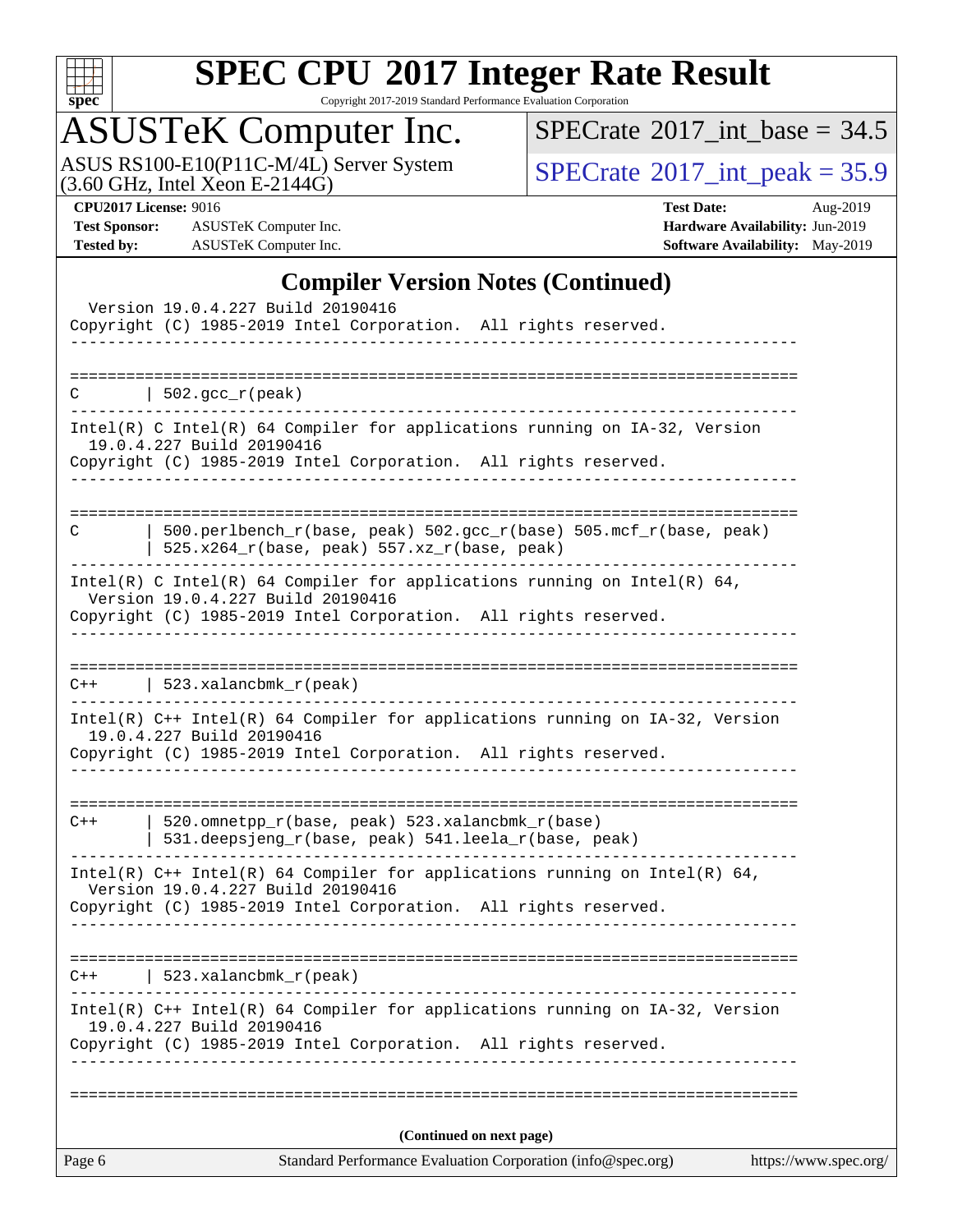

Copyright 2017-2019 Standard Performance Evaluation Corporation

### ASUSTeK Computer Inc.

ASUS RS100-E10(P11C-M/4L) Server System  $(3.60 \text{ GHz}, \text{ Intel Xeon E-2144G})$   $\text{SPECrate} \textdegree 2017\_int\_peak = 35.9$  $\text{SPECrate} \textdegree 2017\_int\_peak = 35.9$  $\text{SPECrate} \textdegree 2017\_int\_peak = 35.9$ 

[SPECrate](http://www.spec.org/auto/cpu2017/Docs/result-fields.html#SPECrate2017intbase)<sup>®</sup>2017 int\_base =  $34.5$ 

**[Test Sponsor:](http://www.spec.org/auto/cpu2017/Docs/result-fields.html#TestSponsor)** ASUSTeK Computer Inc. **[Hardware Availability:](http://www.spec.org/auto/cpu2017/Docs/result-fields.html#HardwareAvailability)** Jun-2019 **[Tested by:](http://www.spec.org/auto/cpu2017/Docs/result-fields.html#Testedby)** ASUSTeK Computer Inc. **[Software Availability:](http://www.spec.org/auto/cpu2017/Docs/result-fields.html#SoftwareAvailability)** May-2019

**[CPU2017 License:](http://www.spec.org/auto/cpu2017/Docs/result-fields.html#CPU2017License)** 9016 **[Test Date:](http://www.spec.org/auto/cpu2017/Docs/result-fields.html#TestDate)** Aug-2019

#### **[Compiler Version Notes \(Continued\)](http://www.spec.org/auto/cpu2017/Docs/result-fields.html#CompilerVersionNotes)**

| $C++$ | 520.omnetpp $r(base, peak)$ 523.xalancbmk $r(base)$<br>531.deepsjeng_r(base, peak) 541.leela_r(base, peak)                                                                             |
|-------|----------------------------------------------------------------------------------------------------------------------------------------------------------------------------------------|
|       | Intel(R) C++ Intel(R) 64 Compiler for applications running on Intel(R) 64,<br>Version 19.0.4.227 Build 20190416                                                                        |
|       | Copyright (C) 1985-2019 Intel Corporation. All rights reserved.                                                                                                                        |
|       | Fortran   548. $exchange2 r(base, peak)$                                                                                                                                               |
|       | Intel(R) Fortran Intel(R) 64 Compiler for applications running on Intel(R)<br>64, Version 19.0.4.227 Build 20190416<br>Copyright (C) 1985-2019 Intel Corporation. All rights reserved. |

------------------------------------------------------------------------------

### **[Base Compiler Invocation](http://www.spec.org/auto/cpu2017/Docs/result-fields.html#BaseCompilerInvocation)**

[C benchmarks](http://www.spec.org/auto/cpu2017/Docs/result-fields.html#Cbenchmarks): [icc -m64 -std=c11](http://www.spec.org/cpu2017/results/res2019q3/cpu2017-20190826-17251.flags.html#user_CCbase_intel_icc_64bit_c11_33ee0cdaae7deeeab2a9725423ba97205ce30f63b9926c2519791662299b76a0318f32ddfffdc46587804de3178b4f9328c46fa7c2b0cd779d7a61945c91cd35)

[C++ benchmarks:](http://www.spec.org/auto/cpu2017/Docs/result-fields.html#CXXbenchmarks) [icpc -m64](http://www.spec.org/cpu2017/results/res2019q3/cpu2017-20190826-17251.flags.html#user_CXXbase_intel_icpc_64bit_4ecb2543ae3f1412ef961e0650ca070fec7b7afdcd6ed48761b84423119d1bf6bdf5cad15b44d48e7256388bc77273b966e5eb805aefd121eb22e9299b2ec9d9)

[Fortran benchmarks](http://www.spec.org/auto/cpu2017/Docs/result-fields.html#Fortranbenchmarks): [ifort -m64](http://www.spec.org/cpu2017/results/res2019q3/cpu2017-20190826-17251.flags.html#user_FCbase_intel_ifort_64bit_24f2bb282fbaeffd6157abe4f878425411749daecae9a33200eee2bee2fe76f3b89351d69a8130dd5949958ce389cf37ff59a95e7a40d588e8d3a57e0c3fd751)

### **[Base Portability Flags](http://www.spec.org/auto/cpu2017/Docs/result-fields.html#BasePortabilityFlags)**

 500.perlbench\_r: [-DSPEC\\_LP64](http://www.spec.org/cpu2017/results/res2019q3/cpu2017-20190826-17251.flags.html#b500.perlbench_r_basePORTABILITY_DSPEC_LP64) [-DSPEC\\_LINUX\\_X64](http://www.spec.org/cpu2017/results/res2019q3/cpu2017-20190826-17251.flags.html#b500.perlbench_r_baseCPORTABILITY_DSPEC_LINUX_X64) 502.gcc\_r: [-DSPEC\\_LP64](http://www.spec.org/cpu2017/results/res2019q3/cpu2017-20190826-17251.flags.html#suite_basePORTABILITY502_gcc_r_DSPEC_LP64) 505.mcf\_r: [-DSPEC\\_LP64](http://www.spec.org/cpu2017/results/res2019q3/cpu2017-20190826-17251.flags.html#suite_basePORTABILITY505_mcf_r_DSPEC_LP64) 520.omnetpp\_r: [-DSPEC\\_LP64](http://www.spec.org/cpu2017/results/res2019q3/cpu2017-20190826-17251.flags.html#suite_basePORTABILITY520_omnetpp_r_DSPEC_LP64) 523.xalancbmk\_r: [-DSPEC\\_LP64](http://www.spec.org/cpu2017/results/res2019q3/cpu2017-20190826-17251.flags.html#suite_basePORTABILITY523_xalancbmk_r_DSPEC_LP64) [-DSPEC\\_LINUX](http://www.spec.org/cpu2017/results/res2019q3/cpu2017-20190826-17251.flags.html#b523.xalancbmk_r_baseCXXPORTABILITY_DSPEC_LINUX) 525.x264\_r: [-DSPEC\\_LP64](http://www.spec.org/cpu2017/results/res2019q3/cpu2017-20190826-17251.flags.html#suite_basePORTABILITY525_x264_r_DSPEC_LP64) 531.deepsjeng\_r: [-DSPEC\\_LP64](http://www.spec.org/cpu2017/results/res2019q3/cpu2017-20190826-17251.flags.html#suite_basePORTABILITY531_deepsjeng_r_DSPEC_LP64) 541.leela\_r: [-DSPEC\\_LP64](http://www.spec.org/cpu2017/results/res2019q3/cpu2017-20190826-17251.flags.html#suite_basePORTABILITY541_leela_r_DSPEC_LP64) 548.exchange2\_r: [-DSPEC\\_LP64](http://www.spec.org/cpu2017/results/res2019q3/cpu2017-20190826-17251.flags.html#suite_basePORTABILITY548_exchange2_r_DSPEC_LP64) 557.xz\_r: [-DSPEC\\_LP64](http://www.spec.org/cpu2017/results/res2019q3/cpu2017-20190826-17251.flags.html#suite_basePORTABILITY557_xz_r_DSPEC_LP64)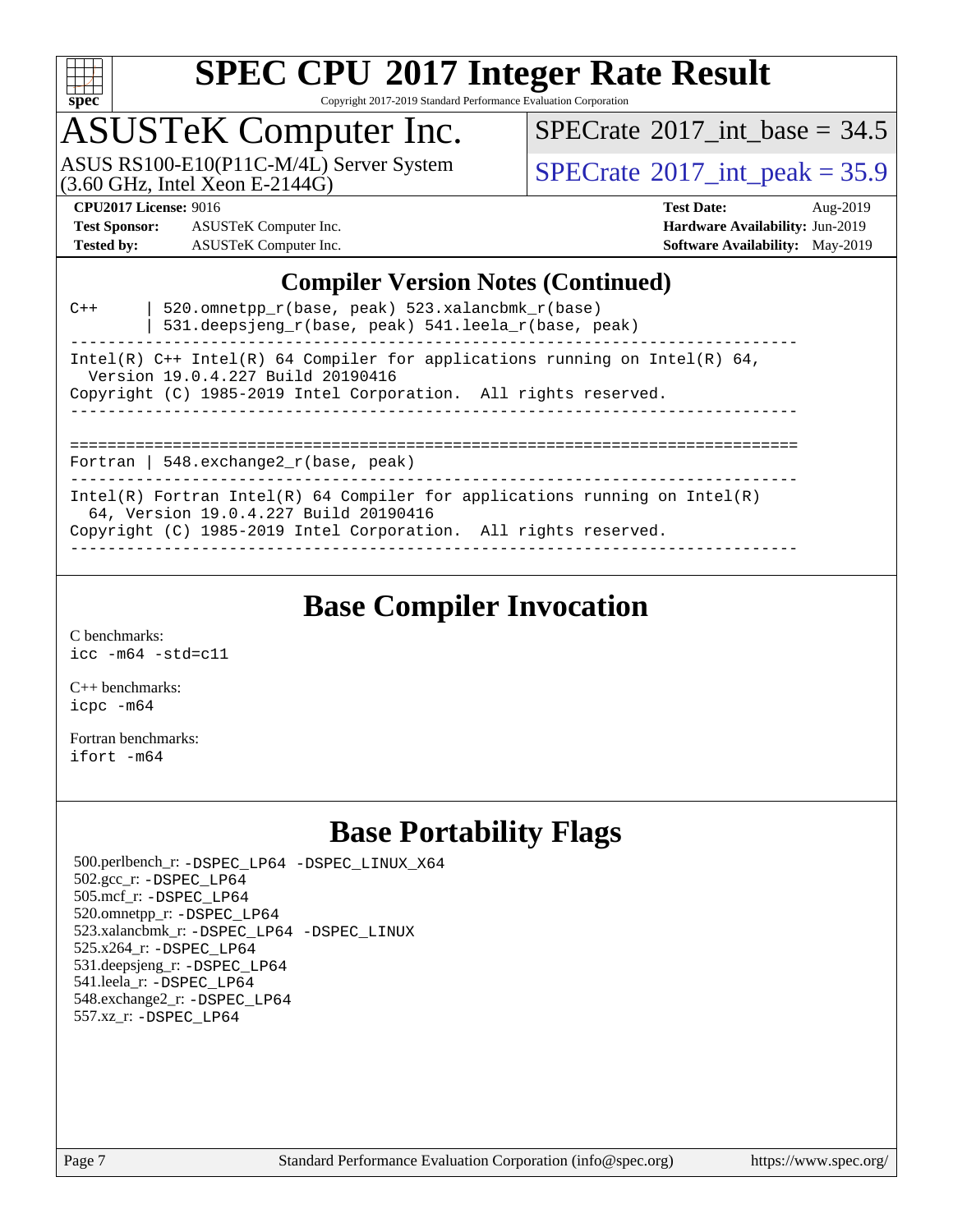

Copyright 2017-2019 Standard Performance Evaluation Corporation

### ASUSTeK Computer Inc.

 $(3.60$  GHz, Intel Xeon E-2144G) ASUS RS100-E10(P11C-M/4L) Server System [SPECrate](http://www.spec.org/auto/cpu2017/Docs/result-fields.html#SPECrate2017intpeak)®2017 int\_peak = 35.9

[SPECrate](http://www.spec.org/auto/cpu2017/Docs/result-fields.html#SPECrate2017intbase)<sup>®</sup>2017 int\_base =  $34.5$ 

**[Test Sponsor:](http://www.spec.org/auto/cpu2017/Docs/result-fields.html#TestSponsor)** ASUSTeK Computer Inc. **[Hardware Availability:](http://www.spec.org/auto/cpu2017/Docs/result-fields.html#HardwareAvailability)** Jun-2019 **[Tested by:](http://www.spec.org/auto/cpu2017/Docs/result-fields.html#Testedby)** ASUSTeK Computer Inc. **[Software Availability:](http://www.spec.org/auto/cpu2017/Docs/result-fields.html#SoftwareAvailability)** May-2019

**[CPU2017 License:](http://www.spec.org/auto/cpu2017/Docs/result-fields.html#CPU2017License)** 9016 **[Test Date:](http://www.spec.org/auto/cpu2017/Docs/result-fields.html#TestDate)** Aug-2019

### **[Base Optimization Flags](http://www.spec.org/auto/cpu2017/Docs/result-fields.html#BaseOptimizationFlags)**

#### [C benchmarks](http://www.spec.org/auto/cpu2017/Docs/result-fields.html#Cbenchmarks):

[-Wl,-z,muldefs](http://www.spec.org/cpu2017/results/res2019q3/cpu2017-20190826-17251.flags.html#user_CCbase_link_force_multiple1_b4cbdb97b34bdee9ceefcfe54f4c8ea74255f0b02a4b23e853cdb0e18eb4525ac79b5a88067c842dd0ee6996c24547a27a4b99331201badda8798ef8a743f577) [-xCORE-AVX2](http://www.spec.org/cpu2017/results/res2019q3/cpu2017-20190826-17251.flags.html#user_CCbase_f-xCORE-AVX2) [-ipo](http://www.spec.org/cpu2017/results/res2019q3/cpu2017-20190826-17251.flags.html#user_CCbase_f-ipo) [-O3](http://www.spec.org/cpu2017/results/res2019q3/cpu2017-20190826-17251.flags.html#user_CCbase_f-O3) [-no-prec-div](http://www.spec.org/cpu2017/results/res2019q3/cpu2017-20190826-17251.flags.html#user_CCbase_f-no-prec-div) [-qopt-mem-layout-trans=4](http://www.spec.org/cpu2017/results/res2019q3/cpu2017-20190826-17251.flags.html#user_CCbase_f-qopt-mem-layout-trans_fa39e755916c150a61361b7846f310bcdf6f04e385ef281cadf3647acec3f0ae266d1a1d22d972a7087a248fd4e6ca390a3634700869573d231a252c784941a8) [-L/usr/local/IntelCompiler19/compilers\\_and\\_libraries\\_2019.4.227/linux/compiler/lib/intel64](http://www.spec.org/cpu2017/results/res2019q3/cpu2017-20190826-17251.flags.html#user_CCbase_qkmalloc_link_0ffe0cb02c68ef1b443a077c7888c10c67ca0d1dd7138472156f06a085bbad385f78d49618ad55dca9db3b1608e84afc2f69b4003b1d1ca498a9fc1462ccefda) [-lqkmalloc](http://www.spec.org/cpu2017/results/res2019q3/cpu2017-20190826-17251.flags.html#user_CCbase_qkmalloc_link_lib_79a818439969f771c6bc311cfd333c00fc099dad35c030f5aab9dda831713d2015205805422f83de8875488a2991c0a156aaa600e1f9138f8fc37004abc96dc5)

#### [C++ benchmarks:](http://www.spec.org/auto/cpu2017/Docs/result-fields.html#CXXbenchmarks)

[-Wl,-z,muldefs](http://www.spec.org/cpu2017/results/res2019q3/cpu2017-20190826-17251.flags.html#user_CXXbase_link_force_multiple1_b4cbdb97b34bdee9ceefcfe54f4c8ea74255f0b02a4b23e853cdb0e18eb4525ac79b5a88067c842dd0ee6996c24547a27a4b99331201badda8798ef8a743f577) [-xCORE-AVX2](http://www.spec.org/cpu2017/results/res2019q3/cpu2017-20190826-17251.flags.html#user_CXXbase_f-xCORE-AVX2) [-ipo](http://www.spec.org/cpu2017/results/res2019q3/cpu2017-20190826-17251.flags.html#user_CXXbase_f-ipo) [-O3](http://www.spec.org/cpu2017/results/res2019q3/cpu2017-20190826-17251.flags.html#user_CXXbase_f-O3) [-no-prec-div](http://www.spec.org/cpu2017/results/res2019q3/cpu2017-20190826-17251.flags.html#user_CXXbase_f-no-prec-div)

[-qopt-mem-layout-trans=4](http://www.spec.org/cpu2017/results/res2019q3/cpu2017-20190826-17251.flags.html#user_CXXbase_f-qopt-mem-layout-trans_fa39e755916c150a61361b7846f310bcdf6f04e385ef281cadf3647acec3f0ae266d1a1d22d972a7087a248fd4e6ca390a3634700869573d231a252c784941a8)

[-L/usr/local/IntelCompiler19/compilers\\_and\\_libraries\\_2019.4.227/linux/compiler/lib/intel64](http://www.spec.org/cpu2017/results/res2019q3/cpu2017-20190826-17251.flags.html#user_CXXbase_qkmalloc_link_0ffe0cb02c68ef1b443a077c7888c10c67ca0d1dd7138472156f06a085bbad385f78d49618ad55dca9db3b1608e84afc2f69b4003b1d1ca498a9fc1462ccefda) [-lqkmalloc](http://www.spec.org/cpu2017/results/res2019q3/cpu2017-20190826-17251.flags.html#user_CXXbase_qkmalloc_link_lib_79a818439969f771c6bc311cfd333c00fc099dad35c030f5aab9dda831713d2015205805422f83de8875488a2991c0a156aaa600e1f9138f8fc37004abc96dc5)

#### [Fortran benchmarks](http://www.spec.org/auto/cpu2017/Docs/result-fields.html#Fortranbenchmarks):

[-Wl,-z,muldefs](http://www.spec.org/cpu2017/results/res2019q3/cpu2017-20190826-17251.flags.html#user_FCbase_link_force_multiple1_b4cbdb97b34bdee9ceefcfe54f4c8ea74255f0b02a4b23e853cdb0e18eb4525ac79b5a88067c842dd0ee6996c24547a27a4b99331201badda8798ef8a743f577) [-xCORE-AVX2](http://www.spec.org/cpu2017/results/res2019q3/cpu2017-20190826-17251.flags.html#user_FCbase_f-xCORE-AVX2) [-ipo](http://www.spec.org/cpu2017/results/res2019q3/cpu2017-20190826-17251.flags.html#user_FCbase_f-ipo) [-O3](http://www.spec.org/cpu2017/results/res2019q3/cpu2017-20190826-17251.flags.html#user_FCbase_f-O3) [-no-prec-div](http://www.spec.org/cpu2017/results/res2019q3/cpu2017-20190826-17251.flags.html#user_FCbase_f-no-prec-div) [-qopt-mem-layout-trans=4](http://www.spec.org/cpu2017/results/res2019q3/cpu2017-20190826-17251.flags.html#user_FCbase_f-qopt-mem-layout-trans_fa39e755916c150a61361b7846f310bcdf6f04e385ef281cadf3647acec3f0ae266d1a1d22d972a7087a248fd4e6ca390a3634700869573d231a252c784941a8) [-nostandard-realloc-lhs](http://www.spec.org/cpu2017/results/res2019q3/cpu2017-20190826-17251.flags.html#user_FCbase_f_2003_std_realloc_82b4557e90729c0f113870c07e44d33d6f5a304b4f63d4c15d2d0f1fab99f5daaed73bdb9275d9ae411527f28b936061aa8b9c8f2d63842963b95c9dd6426b8a) [-align array32byte](http://www.spec.org/cpu2017/results/res2019q3/cpu2017-20190826-17251.flags.html#user_FCbase_align_array32byte_b982fe038af199962ba9a80c053b8342c548c85b40b8e86eb3cc33dee0d7986a4af373ac2d51c3f7cf710a18d62fdce2948f201cd044323541f22fc0fffc51b6) [-L/usr/local/IntelCompiler19/compilers\\_and\\_libraries\\_2019.4.227/linux/compiler/lib/intel64](http://www.spec.org/cpu2017/results/res2019q3/cpu2017-20190826-17251.flags.html#user_FCbase_qkmalloc_link_0ffe0cb02c68ef1b443a077c7888c10c67ca0d1dd7138472156f06a085bbad385f78d49618ad55dca9db3b1608e84afc2f69b4003b1d1ca498a9fc1462ccefda) [-lqkmalloc](http://www.spec.org/cpu2017/results/res2019q3/cpu2017-20190826-17251.flags.html#user_FCbase_qkmalloc_link_lib_79a818439969f771c6bc311cfd333c00fc099dad35c030f5aab9dda831713d2015205805422f83de8875488a2991c0a156aaa600e1f9138f8fc37004abc96dc5)

### **[Peak Compiler Invocation](http://www.spec.org/auto/cpu2017/Docs/result-fields.html#PeakCompilerInvocation)**

[C benchmarks \(except as noted below\)](http://www.spec.org/auto/cpu2017/Docs/result-fields.html#Cbenchmarksexceptasnotedbelow): [icc -m64 -std=c11](http://www.spec.org/cpu2017/results/res2019q3/cpu2017-20190826-17251.flags.html#user_CCpeak_intel_icc_64bit_c11_33ee0cdaae7deeeab2a9725423ba97205ce30f63b9926c2519791662299b76a0318f32ddfffdc46587804de3178b4f9328c46fa7c2b0cd779d7a61945c91cd35)

502.gcc\_r: [icc -m32 -std=c11 -L/usr/local/IntelCompiler19/compilers\\_and\\_libraries\\_2019.4.227/linux/compiler/lib/ia32\\_lin](http://www.spec.org/cpu2017/results/res2019q3/cpu2017-20190826-17251.flags.html#user_peakCCLD502_gcc_r_intel_icc_38a193a897536fa645efb1dc6ac2bea2bddbbe56f130e144a606d1b2649003f27c79f8814020c1f9355cbbf0d7ab0d194a7a979ee1e2a95641bbb8cf571aac7b)

[C++ benchmarks \(except as noted below\)](http://www.spec.org/auto/cpu2017/Docs/result-fields.html#CXXbenchmarksexceptasnotedbelow): [icpc -m64](http://www.spec.org/cpu2017/results/res2019q3/cpu2017-20190826-17251.flags.html#user_CXXpeak_intel_icpc_64bit_4ecb2543ae3f1412ef961e0650ca070fec7b7afdcd6ed48761b84423119d1bf6bdf5cad15b44d48e7256388bc77273b966e5eb805aefd121eb22e9299b2ec9d9)

523.xalancbmk\_r: [icpc -m32 -L/usr/local/IntelCompiler19/compilers\\_and\\_libraries\\_2019.4.227/linux/compiler/lib/ia32\\_lin](http://www.spec.org/cpu2017/results/res2019q3/cpu2017-20190826-17251.flags.html#user_peakCXXLD523_xalancbmk_r_intel_icpc_840f965b38320ad10acba6032d6ca4c816e722c432c250f3408feae347068ba449f694544a48cf12cd3bde3495e328e6747ab0f629c2925d3062e2ee144af951)

#### [Fortran benchmarks](http://www.spec.org/auto/cpu2017/Docs/result-fields.html#Fortranbenchmarks):

[ifort -m64](http://www.spec.org/cpu2017/results/res2019q3/cpu2017-20190826-17251.flags.html#user_FCpeak_intel_ifort_64bit_24f2bb282fbaeffd6157abe4f878425411749daecae9a33200eee2bee2fe76f3b89351d69a8130dd5949958ce389cf37ff59a95e7a40d588e8d3a57e0c3fd751)

### **[Peak Portability Flags](http://www.spec.org/auto/cpu2017/Docs/result-fields.html#PeakPortabilityFlags)**

 500.perlbench\_r: [-DSPEC\\_LP64](http://www.spec.org/cpu2017/results/res2019q3/cpu2017-20190826-17251.flags.html#b500.perlbench_r_peakPORTABILITY_DSPEC_LP64) [-DSPEC\\_LINUX\\_X64](http://www.spec.org/cpu2017/results/res2019q3/cpu2017-20190826-17251.flags.html#b500.perlbench_r_peakCPORTABILITY_DSPEC_LINUX_X64) 502.gcc\_r: [-D\\_FILE\\_OFFSET\\_BITS=64](http://www.spec.org/cpu2017/results/res2019q3/cpu2017-20190826-17251.flags.html#user_peakPORTABILITY502_gcc_r_file_offset_bits_64_5ae949a99b284ddf4e95728d47cb0843d81b2eb0e18bdfe74bbf0f61d0b064f4bda2f10ea5eb90e1dcab0e84dbc592acfc5018bc955c18609f94ddb8d550002c) 505.mcf\_r: [-DSPEC\\_LP64](http://www.spec.org/cpu2017/results/res2019q3/cpu2017-20190826-17251.flags.html#suite_peakPORTABILITY505_mcf_r_DSPEC_LP64) 520.omnetpp\_r: [-DSPEC\\_LP64](http://www.spec.org/cpu2017/results/res2019q3/cpu2017-20190826-17251.flags.html#suite_peakPORTABILITY520_omnetpp_r_DSPEC_LP64) 523.xalancbmk\_r: [-D\\_FILE\\_OFFSET\\_BITS=64](http://www.spec.org/cpu2017/results/res2019q3/cpu2017-20190826-17251.flags.html#user_peakPORTABILITY523_xalancbmk_r_file_offset_bits_64_5ae949a99b284ddf4e95728d47cb0843d81b2eb0e18bdfe74bbf0f61d0b064f4bda2f10ea5eb90e1dcab0e84dbc592acfc5018bc955c18609f94ddb8d550002c) [-DSPEC\\_LINUX](http://www.spec.org/cpu2017/results/res2019q3/cpu2017-20190826-17251.flags.html#b523.xalancbmk_r_peakCXXPORTABILITY_DSPEC_LINUX) 525.x264\_r: [-DSPEC\\_LP64](http://www.spec.org/cpu2017/results/res2019q3/cpu2017-20190826-17251.flags.html#suite_peakPORTABILITY525_x264_r_DSPEC_LP64)

**(Continued on next page)**

Page 8 Standard Performance Evaluation Corporation [\(info@spec.org\)](mailto:info@spec.org) <https://www.spec.org/>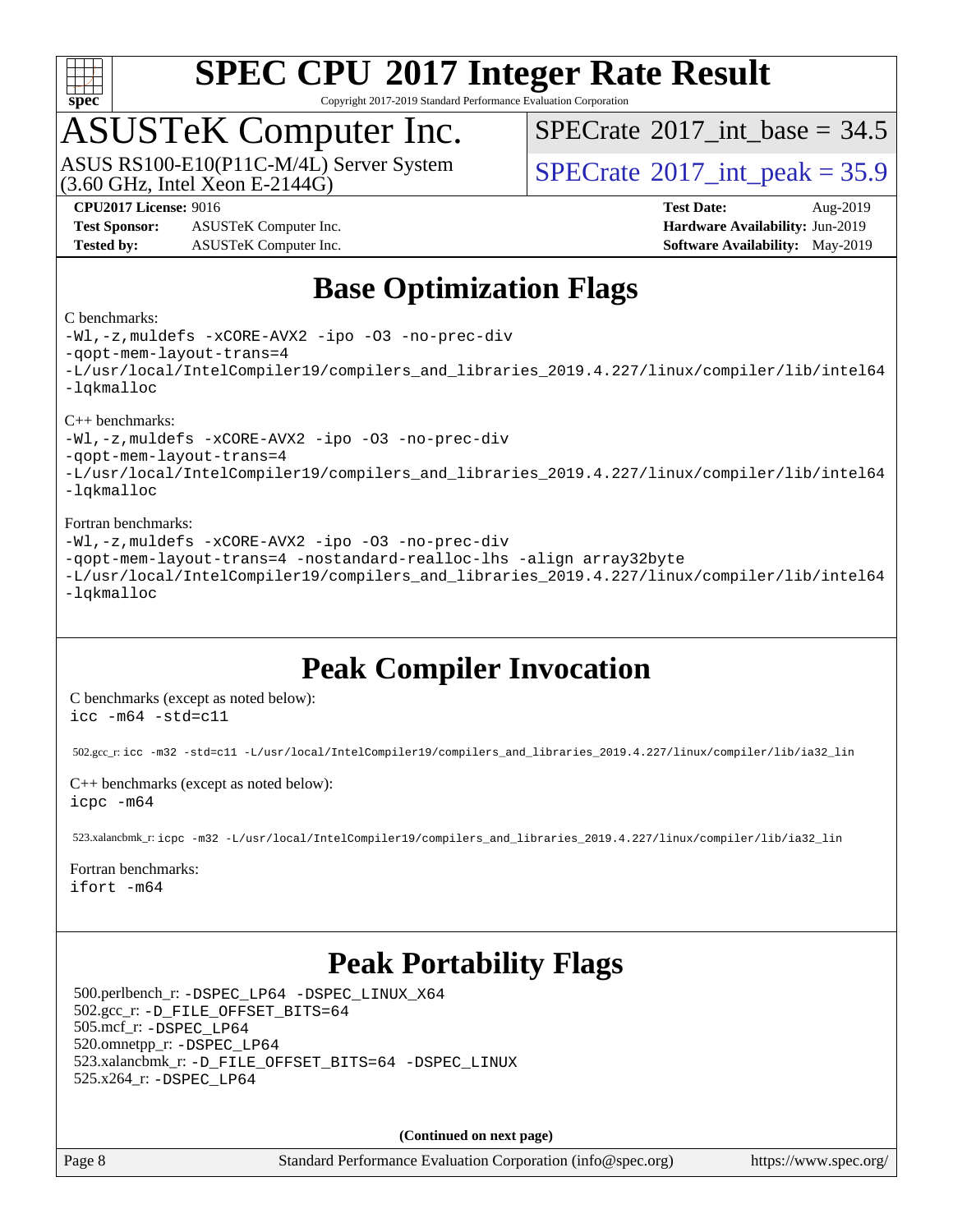

Copyright 2017-2019 Standard Performance Evaluation Corporation

## ASUSTeK Computer Inc.

ASUS RS100-E10(P11C-M/4L) Server System<br>(3.60 GHz, Intel Xeon E-2144G)

[SPECrate](http://www.spec.org/auto/cpu2017/Docs/result-fields.html#SPECrate2017intbase)®2017 int\_base =  $34.5$ 

 $SPECTate^{\circ}2017$  int peak = 35.9

**[Test Sponsor:](http://www.spec.org/auto/cpu2017/Docs/result-fields.html#TestSponsor)** ASUSTeK Computer Inc. **[Hardware Availability:](http://www.spec.org/auto/cpu2017/Docs/result-fields.html#HardwareAvailability)** Jun-2019 **[Tested by:](http://www.spec.org/auto/cpu2017/Docs/result-fields.html#Testedby)** ASUSTeK Computer Inc. **[Software Availability:](http://www.spec.org/auto/cpu2017/Docs/result-fields.html#SoftwareAvailability)** May-2019

**[CPU2017 License:](http://www.spec.org/auto/cpu2017/Docs/result-fields.html#CPU2017License)** 9016 **[Test Date:](http://www.spec.org/auto/cpu2017/Docs/result-fields.html#TestDate)** Aug-2019

### **[Peak Portability Flags \(Continued\)](http://www.spec.org/auto/cpu2017/Docs/result-fields.html#PeakPortabilityFlags)**

 531.deepsjeng\_r: [-DSPEC\\_LP64](http://www.spec.org/cpu2017/results/res2019q3/cpu2017-20190826-17251.flags.html#suite_peakPORTABILITY531_deepsjeng_r_DSPEC_LP64) 541.leela\_r: [-DSPEC\\_LP64](http://www.spec.org/cpu2017/results/res2019q3/cpu2017-20190826-17251.flags.html#suite_peakPORTABILITY541_leela_r_DSPEC_LP64) 548.exchange2\_r: [-DSPEC\\_LP64](http://www.spec.org/cpu2017/results/res2019q3/cpu2017-20190826-17251.flags.html#suite_peakPORTABILITY548_exchange2_r_DSPEC_LP64) 557.xz\_r: [-DSPEC\\_LP64](http://www.spec.org/cpu2017/results/res2019q3/cpu2017-20190826-17251.flags.html#suite_peakPORTABILITY557_xz_r_DSPEC_LP64)

### **[Peak Optimization Flags](http://www.spec.org/auto/cpu2017/Docs/result-fields.html#PeakOptimizationFlags)**

[C benchmarks](http://www.spec.org/auto/cpu2017/Docs/result-fields.html#Cbenchmarks):

```
(info@spec.org)https://www.spec.org/
  500.perlbench_r: -Wl,-z,muldefs -prof-gen(pass 1) -prof-use(pass 2) -ipo
-xCORE-AVX2 -O3 -no-prec-div -qopt-mem-layout-trans=4
-fno-strict-overflow
-L/usr/local/IntelCompiler19/compilers_and_libraries_2019.4.227/linux/compiler/lib/intel64
-lqkmalloc
  502.gcc_r: -Wl,-z,muldefs -prof-gen(pass 1) -prof-use(pass 2) -ipo
-xCORE-AVX2 -O3 -no-prec-div -qopt-mem-layout-trans=4
-L/usr/local/je5.0.1-32/lib -ljemalloc
  505.mcf_r: -Wl,-z,muldefs -xCORE-AVX2 -ipo -O3 -no-prec-div
-qopt-mem-layout-trans=4
-L/usr/local/IntelCompiler19/compilers_and_libraries_2019.4.227/linux/compiler/lib/intel64
-lqkmalloc
  525.x264_r: -Wl,-z,muldefs -xCORE-AVX2 -ipo -O3 -no-prec-div
-qopt-mem-layout-trans=4 -fno-alias
-L/usr/local/IntelCompiler19/compilers_and_libraries_2019.4.227/linux/compiler/lib/intel64
-lqkmalloc
  557.xz_r: Same as 505.mcf_r
C++ benchmarks: 
  520.omnetpp_r: -Wl,-z,muldefs -xCORE-AVX2 -ipo -O3 -no-prec-div
-qopt-mem-layout-trans=4
-L/usr/local/IntelCompiler19/compilers_and_libraries_2019.4.227/linux/compiler/lib/intel64
-lqkmalloc
  523.xalancbmk_r: -Wl,-z,muldefs -prof-gen(pass 1) -prof-use(pass 2) -ipo
-xCORE-AVX2 -O3 -no-prec-div -qopt-mem-layout-trans=4
-L/usr/local/je5.0.1-32/lib -ljemalloc
  531.deepsjeng_r: Same as 520.omnetpp_r
                                     (Continued on next page)
```